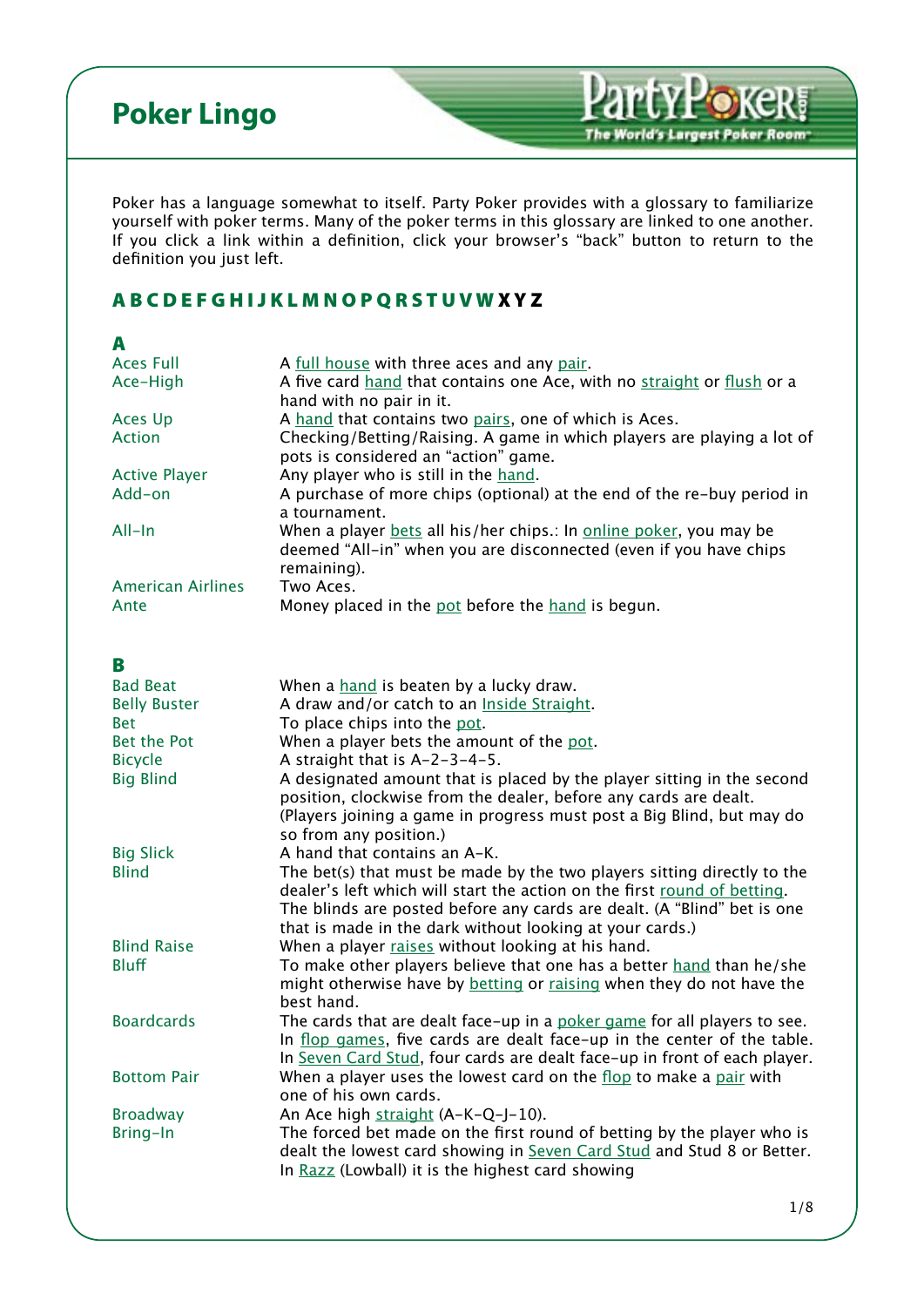<span id="page-1-7"></span><span id="page-1-6"></span><span id="page-1-5"></span><span id="page-1-4"></span><span id="page-1-3"></span><span id="page-1-2"></span><span id="page-1-1"></span><span id="page-1-0"></span>

| Bring It In<br><b>Broomcorn's Uncle</b><br><b>Bullets</b><br><b>Bump</b><br><b>Button</b><br>Buy-In | To start the betting on the first round.<br>A player who antes himself broke.<br>A pair of Aces.<br>To raise.<br>Also known as the dealer button, it is a small round disk that is moved<br>from player to player in a clockwise direction following each hand, to<br>theoretically indicate the dealer of each hand.<br>The minimum amount of money required by a player to sit down in a<br>particular poker game. |
|-----------------------------------------------------------------------------------------------------|----------------------------------------------------------------------------------------------------------------------------------------------------------------------------------------------------------------------------------------------------------------------------------------------------------------------------------------------------------------------------------------------------------------------|
| C                                                                                                   |                                                                                                                                                                                                                                                                                                                                                                                                                      |
| Call<br><b>Call Cold</b><br>Cap                                                                     | When a player chooses to match the previous bet.<br>To call both a bet and raise(s).<br>To take the last of the maximum amount of raises allowed per round                                                                                                                                                                                                                                                           |
| Cardroom                                                                                            | of betting.<br>The room or space in a casino where poker is played.                                                                                                                                                                                                                                                                                                                                                  |
| <b>Case Chips</b><br>Cash Out<br><b>Check</b>                                                       | A player's last chips.<br>To leave a game and convert your chips to cash.<br>When it's a player's turn to act and there has been no action in front<br>of them and he opts not to bet, he "checks."                                                                                                                                                                                                                  |
| Check-Raise<br>Chop                                                                                 | When a player first checks and then raises in a betting round.<br>To return the blinds to the players who posted them and move on to                                                                                                                                                                                                                                                                                 |
| Collusion<br><b>Community Cards</b><br>Cowboys                                                      | the next hand if no other players call. It also means to "split the pot".<br>When two or more players conspire to cheat in a poker game.<br>Cards that are face-up and used by all players.<br>Two Kings.                                                                                                                                                                                                            |
|                                                                                                     |                                                                                                                                                                                                                                                                                                                                                                                                                      |
| D<br>Dead Man's Hand                                                                                | Two pair - Aces and Eights (Wild Bill Hickock was shot in the back<br>while playing this hand).                                                                                                                                                                                                                                                                                                                      |
| Door Card                                                                                           | This is the first exposed card, or "up" card, in a player's hand in Stud<br>games.                                                                                                                                                                                                                                                                                                                                   |
| Down Card<br>Doyle Brunson                                                                          | Hole cards. Cards that are dealt face down.<br>It's a Holdem hand consisting of a 10-2 (Brunson won the world                                                                                                                                                                                                                                                                                                        |
| Draw Lowball                                                                                        | championship two years in a row on the final hand with these cards).<br>Form of poker where each player is dealt five cards with the option<br>of discarding one or more and replacing them with new ones and the                                                                                                                                                                                                    |
| <b>Draw Poker</b>                                                                                   | low hand wins.<br>Form of poker where each player is dealt five cards down with the<br>option of discarding one or more and replacing them with new ones<br>to attempt to make a better hand.                                                                                                                                                                                                                        |
| <b>Drop</b><br><b>Ducks</b><br><b>Deuces</b>                                                        | Fold.<br>A pair of Twos.<br>A pair of Twos.                                                                                                                                                                                                                                                                                                                                                                          |
|                                                                                                     |                                                                                                                                                                                                                                                                                                                                                                                                                      |
| Е<br><b>Early Position</b>                                                                          | Position on a round of betting where the player must act before most<br>of the other players at the table. (It's considered the two positions<br>located to the left of the Blinds.)                                                                                                                                                                                                                                 |
|                                                                                                     | <b>Back to top</b><br>2/8                                                                                                                                                                                                                                                                                                                                                                                            |

PartyPokeR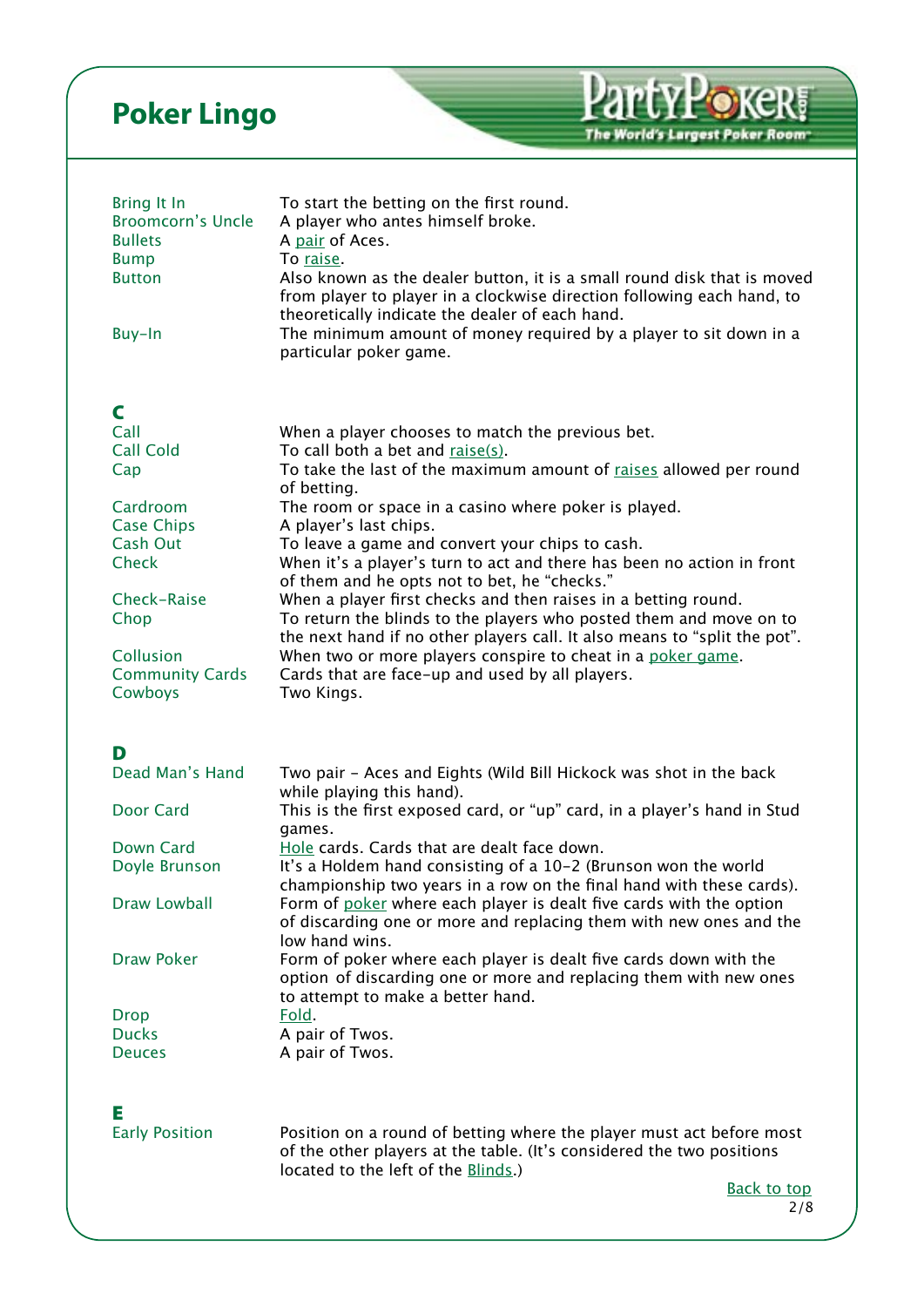#### <span id="page-2-0"></span>F

<span id="page-2-11"></span><span id="page-2-10"></span><span id="page-2-9"></span><span id="page-2-8"></span><span id="page-2-7"></span><span id="page-2-6"></span><span id="page-2-5"></span><span id="page-2-4"></span><span id="page-2-3"></span><span id="page-2-2"></span><span id="page-2-1"></span>

| <b>Fifth Street</b>      | Also known as the "river" card. In flop games, this represents the fifth<br>community card on the table and the final round of betting. In Stud<br>games, this is the fifth card dealt to each player and represents the<br>third round of betting. |
|--------------------------|-----------------------------------------------------------------------------------------------------------------------------------------------------------------------------------------------------------------------------------------------------|
| Five-card Draw           | A poker game in which the player is dealt five cards down. They have<br>one draw to replace them and the best high hand wins the pot.                                                                                                               |
| Five-card Stud           | A poker game in which each player is dealt five cards, one down and<br>four up, with betting after 2, 3, 4, & 5 cards.                                                                                                                              |
| <b>Flat Call</b>         | Calling a bet without raising.                                                                                                                                                                                                                      |
| Flop                     | In Hold'em and Omaha, the first three community cards that are dealt<br>face-up in the center of the table all at one time. The "flop" also<br>indicates the second round of betting.                                                               |
| <b>Flop Games</b>        | Poker games (Hold 'em and Omaha) that are played using community<br>cards that are dealt face up in the center of the table.                                                                                                                        |
| Floorman<br><b>Flush</b> | An employee of the cardroom who makes rulings and decisions.                                                                                                                                                                                        |
| <b>Flush Draw</b>        | Any five cards of the same suit.<br>When a player has four cards in his hand of the same suit and is<br>hoping to draw a fifth to make a flush.                                                                                                     |
| Fold                     | To throw your hand away when it's your turn to act.                                                                                                                                                                                                 |
| <b>Forced Bet</b>        | A required bet that starts the action on the first round of a poker<br>hand.                                                                                                                                                                        |
| Four of a Kind           | Four cards of the same number or face value ("quads").                                                                                                                                                                                              |
| <b>Fourth Street</b>     | In flop games, it is the fourth community card dealt (also known as<br>"the turn") and represents the third round of betting. In Stud games, it<br>is the fourth card dealt to each player and represents the second<br>round of betting.           |
| <b>Full House</b>        | Any three cards of the same number or face value, plus any other two<br>cards of the same number or face value.                                                                                                                                     |
| G                        |                                                                                                                                                                                                                                                     |
| <b>Gut Shot</b>          | To draw to and/or hit an inside straight.                                                                                                                                                                                                           |
| н                        |                                                                                                                                                                                                                                                     |
| Hand                     | A player's best five cards.                                                                                                                                                                                                                         |
| High-Card                | To decide the first dealer in the flop tournaments each user is dealt a<br>single card and the player with the highest card (based on the card<br>and the suit order - of spades, hearts, diamonds & clubs) becomes the<br>theoretical dealer.      |
| High-Low                 | Split pot games.                                                                                                                                                                                                                                    |
| Hold 'em                 | Also known as Texas Hold 'em, where the players get two down<br>cards and five community cards. See our complete Hold 'em rules in<br>our Game Rules section.                                                                                       |
| <b>Hole Cards</b>        | These are the Down Cards in front of the players.                                                                                                                                                                                                   |
| <b>House</b>             | The casino or cardroom that is hosting the poker game.                                                                                                                                                                                              |
|                          | <b>Back to top</b>                                                                                                                                                                                                                                  |

PartyPoker

The World's Largest Poker Room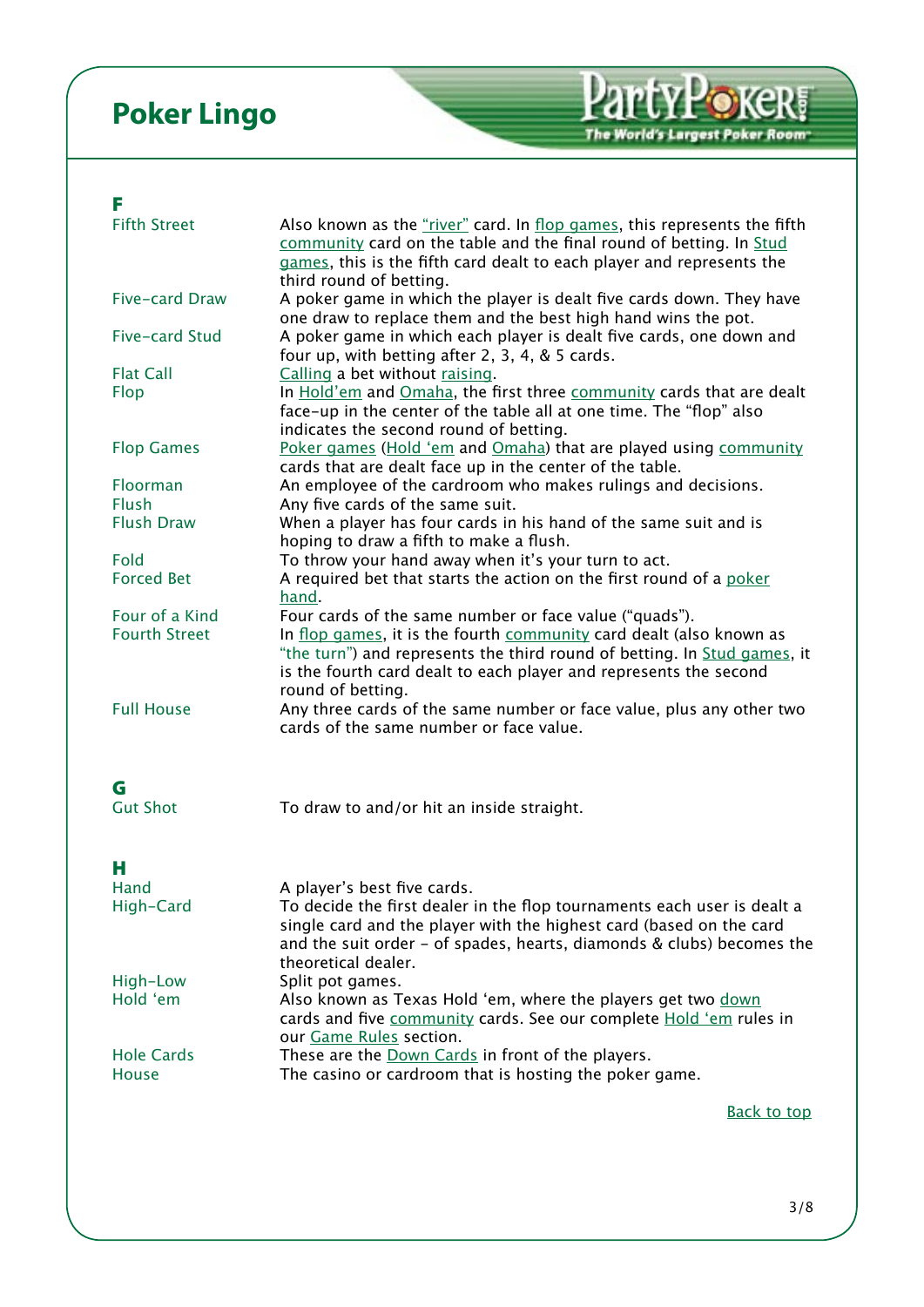<span id="page-3-6"></span><span id="page-3-5"></span><span id="page-3-4"></span><span id="page-3-3"></span><span id="page-3-2"></span><span id="page-3-1"></span><span id="page-3-0"></span>

| <b>Inside Straight</b>                                                                                                                                                                                          | Four cards which require another between the top and the bottom<br>card to complete a straight.   Players who catch this card make an<br>Inside Straight.                                                                                                                                                                                                                                                                                                                                                                                                                                                                                                                                                                                                                                                                                                                                                                                                                                                                                              |
|-----------------------------------------------------------------------------------------------------------------------------------------------------------------------------------------------------------------|--------------------------------------------------------------------------------------------------------------------------------------------------------------------------------------------------------------------------------------------------------------------------------------------------------------------------------------------------------------------------------------------------------------------------------------------------------------------------------------------------------------------------------------------------------------------------------------------------------------------------------------------------------------------------------------------------------------------------------------------------------------------------------------------------------------------------------------------------------------------------------------------------------------------------------------------------------------------------------------------------------------------------------------------------------|
| J<br>Jackpot Poker<br>Jacks-or-Better                                                                                                                                                                           | A form of poker in which the cardroom or casino offers a jackpot to a<br>player who has lost with a really big hand (usually Aces full or better).<br>A form of poker in which a player needs to have at least a pair of jacks<br>to open the betting.                                                                                                                                                                                                                                                                                                                                                                                                                                                                                                                                                                                                                                                                                                                                                                                                 |
| K<br>Kansas City Lowball<br><b>Keep Them Honest</b><br><b>Key Card</b><br><b>Key Hand</b><br><b>Kicker</b><br>Kick It<br><b>Kill Pot</b><br>Knock<br>Kojak                                                      | Form of <u>lowball</u> poker in which the worst poker hand (2, 3, 4, 5, 7 of<br>different suits) is the best hand. It's also known as Deuce to Seven.<br>To call at the end of a hand to prevent someone from bluffing.<br>A card that gives you a big draw or makes your hand.<br>In a session or tournament, the one hand that ends up being a turning<br>point for the player, either for better or worse.<br>The highest unpaired side card in a players' hand.<br>Raise.<br>A method to stimulate action. It is a forced bet by someone who has<br>just won a pot(s).<br>Check.<br>A hand that contains a K-J.                                                                                                                                                                                                                                                                                                                                                                                                                                    |
| Ladies<br><b>Late Position</b><br>Lay Down Your Hand When a player folds.<br>Lead<br><b>Limit Poker</b><br>Limper<br>Limp In<br>Live Blind<br>Live Card(s)<br>Live Hand<br>Live One<br>Look<br>Loose<br>Lowball | Two Queens.<br>Position on a round of betting where the player must act after most of<br>the other players have acted (usually considered to be the two<br>positions next to the button).<br>The first player to bet into a pot.<br>A game that has fixed minimum and maximum betting intervals along<br>with a prescribed number of raises.<br>The first player who calls a bet.<br>To enter the pot by calling rather than raising. (The usual concept of<br>"Limp In" is when the first person to speak just calls the Big Blind.)<br>An instance where the player puts in a dark bet and is allowed to<br>raise, even if no other player raises. It's also known as an "option".<br>In Stud Games, cards that have not yet been seen and are presumed to<br>still be in play.<br>A hand that could still win the pot.<br>A not so knowledgeable player who plays a lot of hands.<br>When a player calls the final bet before the showdown.<br>Is a player who plays a lot hands.<br>Is a form of draw poker in which the lowest hand wins the pot. |
|                                                                                                                                                                                                                 | <b>Back to top</b>                                                                                                                                                                                                                                                                                                                                                                                                                                                                                                                                                                                                                                                                                                                                                                                                                                                                                                                                                                                                                                     |

PartyPokeR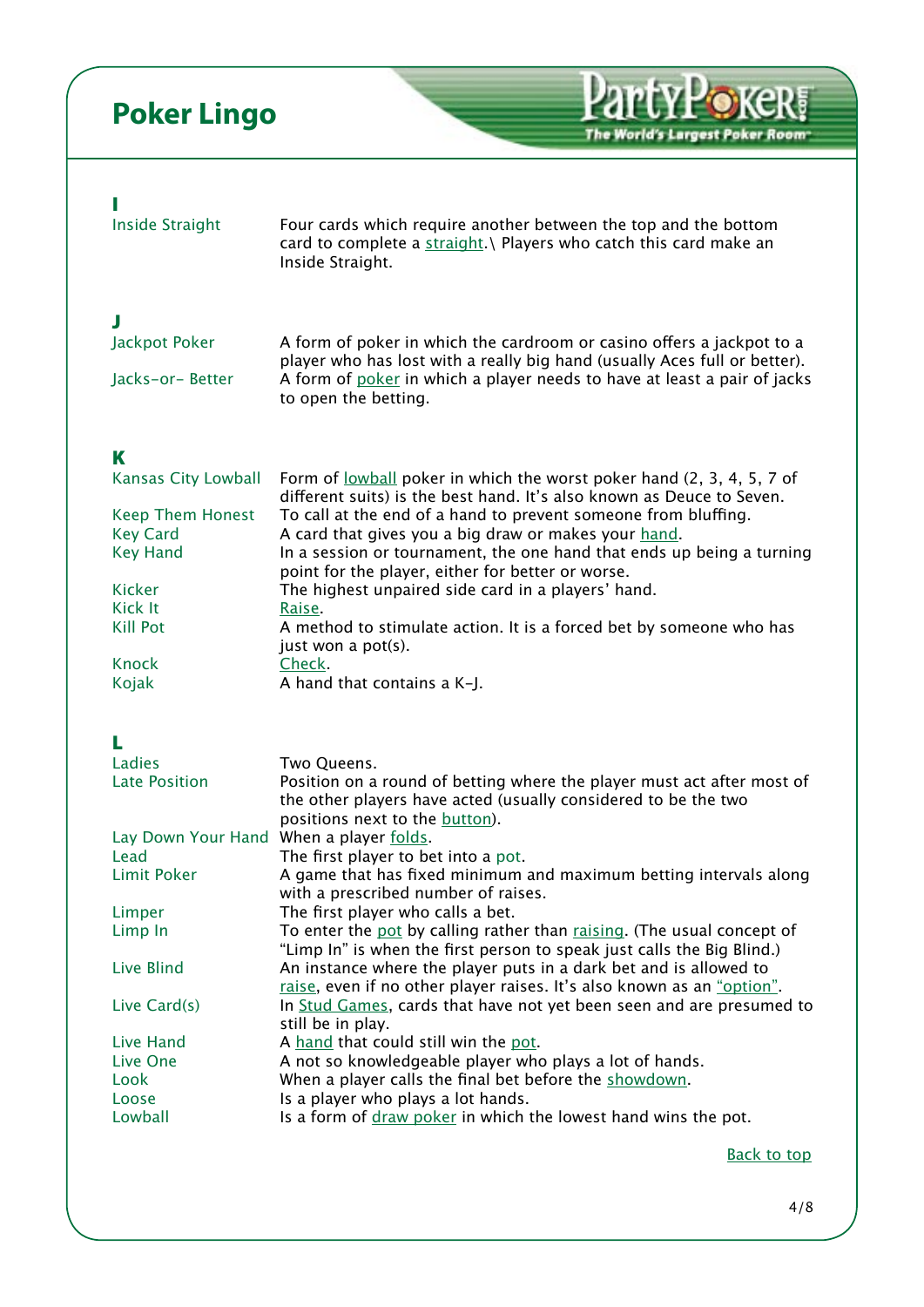#### <span id="page-4-0"></span>M

<span id="page-4-6"></span><span id="page-4-5"></span><span id="page-4-4"></span><span id="page-4-3"></span><span id="page-4-2"></span><span id="page-4-1"></span>

| <b>Main Pot</b>        | The center pot. Any other bets are placed in a side pot(s) and are<br>contested among the remaining players. This occurs when a player(s)<br>goes all-in. |
|------------------------|-----------------------------------------------------------------------------------------------------------------------------------------------------------|
| Make                   | To make the deck is to shuffle the deck.                                                                                                                  |
| <b>Maniac</b>          | A very aggressive player who plays a lot of hands.                                                                                                        |
| Middle Pair            | In flop games, when a player makes a pair with one of his/her down                                                                                        |
|                        |                                                                                                                                                           |
|                        | cards and the middle card on the flop.                                                                                                                    |
| <b>Middle Position</b> | Somewhere between the early and late positions on a round of betting                                                                                      |
|                        | (the fifth, sixth and seventh seats to the left of the button).                                                                                           |
| <b>Muck</b>            | To discard or throw away your hand. It's also a pile of cards that are                                                                                    |
|                        | no longer in play.                                                                                                                                        |
| Minimum Buy-In         | The least amount you can start a game with.                                                                                                               |
|                        |                                                                                                                                                           |
| <b>Monster</b>         | A very big hand. In a tournament, a player who begins to accumulate                                                                                       |
|                        | chips after having a small stack is considered to be a monster.                                                                                           |
|                        |                                                                                                                                                           |
|                        |                                                                                                                                                           |
| N                      |                                                                                                                                                           |
| No Limit               | A game where players can bet as much as they like (as long as they                                                                                        |
|                        |                                                                                                                                                           |
|                        | have it in front of them) on any round of betting.                                                                                                        |
| <b>Nuts</b>            | The best possible hand at any point of the game. A hand that cannot                                                                                       |
|                        | be beat.                                                                                                                                                  |
|                        |                                                                                                                                                           |
|                        |                                                                                                                                                           |
| O                      |                                                                                                                                                           |
|                        |                                                                                                                                                           |
| <b>Odds</b>            | The probability of making a hand vs. the probability of not making a                                                                                      |
|                        | hand.                                                                                                                                                     |
| <b>Offsuit</b>         | Cards of a different suit.                                                                                                                                |
| Omaha                  | A game in which each player is dealt four down cards with five                                                                                            |
|                        | community cards. To make your hand, you must play two cards from                                                                                          |
|                        |                                                                                                                                                           |
|                        | your hand and three from the board.                                                                                                                       |
| Open                   | To make the first bet.                                                                                                                                    |
|                        | Open-ended Straight Four consecutive cards whereby one additional (consecutive) card is                                                                   |
|                        | needed at either end to make a straight.                                                                                                                  |
| <b>Open Card</b>       | A card that is dealt face-up.                                                                                                                             |
|                        |                                                                                                                                                           |
| Open Pair              | A pair that has been dealt face-up.                                                                                                                       |
| Option                 | An option is a Live Blind made in the dark before the cards are dealt. If                                                                                 |
|                        | no one raises, the "option" player may raise the pot.                                                                                                     |
| <b>Out Button</b>      | A disc placed in front of a player who wishes to sit out a hand(s) but                                                                                    |
|                        | remain in the game.                                                                                                                                       |
|                        |                                                                                                                                                           |
|                        |                                                                                                                                                           |
| P                      |                                                                                                                                                           |
|                        |                                                                                                                                                           |
| <b>Paints</b>          | Face or picture cards (Jack, Queen and King).                                                                                                             |
| Pair                   | Two cards of the same face or number value.                                                                                                               |
| Pass                   | To fold.                                                                                                                                                  |
| Pay Off                | To call on the final round of betting when you may or may not think                                                                                       |
|                        |                                                                                                                                                           |
|                        | you have the best hand.                                                                                                                                   |
| <b>Picture Cards</b>   | Face cards (Jack, Queen and King).                                                                                                                        |
| <b>Play Back</b>       | To raise or re-raise another player's bet.                                                                                                                |
|                        |                                                                                                                                                           |
|                        | <b>Back to top</b>                                                                                                                                        |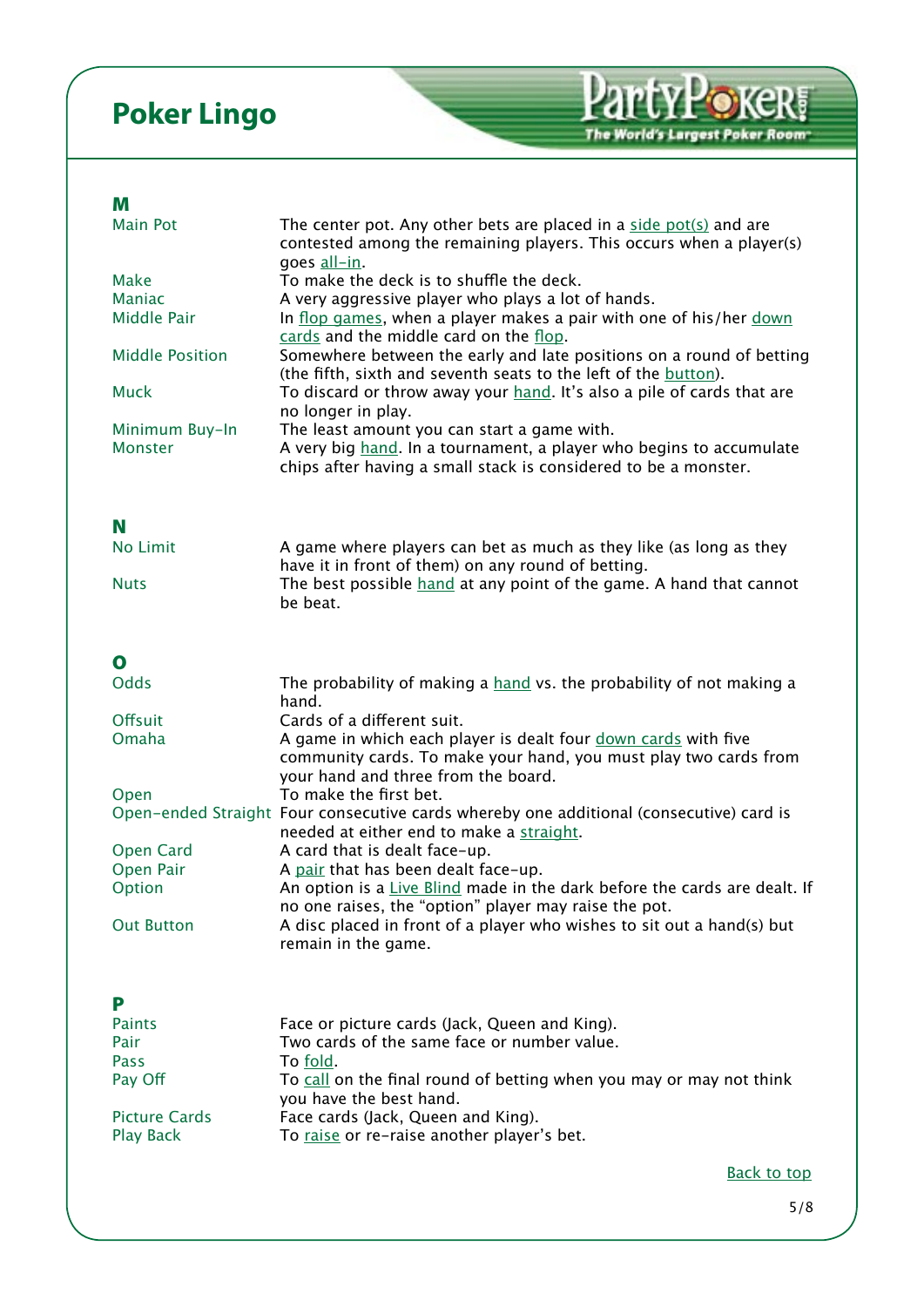<span id="page-5-9"></span><span id="page-5-8"></span><span id="page-5-3"></span><span id="page-5-1"></span><span id="page-5-0"></span>

| Playing the Board               | In flop games when your best five card hand is all five of the                                                          |
|---------------------------------|-------------------------------------------------------------------------------------------------------------------------|
|                                 | community cards.                                                                                                        |
| Pocket<br><b>Pocket Rockets</b> | The down cards or hole cards.                                                                                           |
| <b>Position</b>                 | A pair of Aces in the pocket or hole.                                                                                   |
|                                 | Where a player is seated in relation to the dealer, therefore<br>establishing that player's place in the betting order. |
| Post                            | When you post a bet, you place your chips in the pot. (You must post                                                    |
|                                 | the <b>Blinds</b> .)                                                                                                    |
| Pot                             | The money or chips in the center of a table that players try to win.                                                    |
| Pot Limit                       | This is a game where the maximum bet can equal the pot.                                                                 |
| Prop                            | A person hired by the cardroom to work as a shill.                                                                      |
| Push                            | When the dealer pushes the chips to the winning player at the end of a                                                  |
|                                 | hand. It's also when dealers rotate to other tables.                                                                    |
| <b>Put Down</b>                 | To fold a hand.                                                                                                         |
|                                 |                                                                                                                         |
|                                 |                                                                                                                         |
| Q                               |                                                                                                                         |
| Quads                           | Four of a kind.                                                                                                         |
| Qualifier                       | In High-Low games, it is a requirement the Low hand must meet to                                                        |
|                                 | win the pot.                                                                                                            |
|                                 |                                                                                                                         |
| R                               |                                                                                                                         |
| Rack                            | A tray that holds 100 poker chips in five stacks of twenty chips each.                                                  |
| Rail                            | The rim of a poker table or a barrier outside a poker area.                                                             |
| Railbird                        | Someone who hangs around a poker room who watches the games                                                             |
|                                 | and/or is looking to get into action.                                                                                   |
| Raise                           | To increase the previous bet.                                                                                           |
| Rake                            | Chips taken from the pot by the cardroom for compensation for                                                           |
|                                 | hosting the game.                                                                                                       |
| Rank                            | The value of each card and hand.                                                                                        |
| Rap                             | When a player knocks on the table indicating that he/she has checked.                                                   |
| Razz                            | Seven Card Stud where the lowest five cards win the pot.                                                                |
| Re-buy                          | The amount of money a player pays to add a fixed number of chips to                                                     |
|                                 | his/her stack in a tournament.                                                                                          |
| Re-raise                        | To raise a raise.                                                                                                       |
| <b>Ring Game</b>                | A "live" game that is not a tournament.                                                                                 |
| River                           | This is the last card given in all games. In Hold'em and Omaha, it is                                                   |
|                                 | also known as 5th street. In Stud games, it is also known as 7th street.                                                |
| Round of Betting                | This is when players have the opportunity to bet, check or raise. Each                                                  |
|                                 | round of betting ends when the last bet or raise has been called.                                                       |
| <b>Rounders</b>                 | Guys who hustle for a living. This is also the name of a popular poker                                                  |
|                                 | movie starring Matt Damon and Ed Norton.                                                                                |
| Royal Flush                     | This is an Ace high straight $(A-K-Q-J-10)$ of the same suit. It is the                                                 |
|                                 | best possible hand in poker.                                                                                            |
|                                 | <b>Back to top</b>                                                                                                      |
| S                               |                                                                                                                         |
| <b>Satellite</b>                | It is a mini-tournament to gain an entry into a larger tournament.                                                      |
| Scoop                           | To win the entire pot.                                                                                                  |
| <b>Seating List</b>             | A waiting list. A player would put his or her name on this list if there                                                |

<span id="page-5-7"></span><span id="page-5-6"></span><span id="page-5-5"></span><span id="page-5-4"></span><span id="page-5-2"></span>were no seats at the table at which they wish to play.

**PartyPoker** 

The World's Largest Poker Room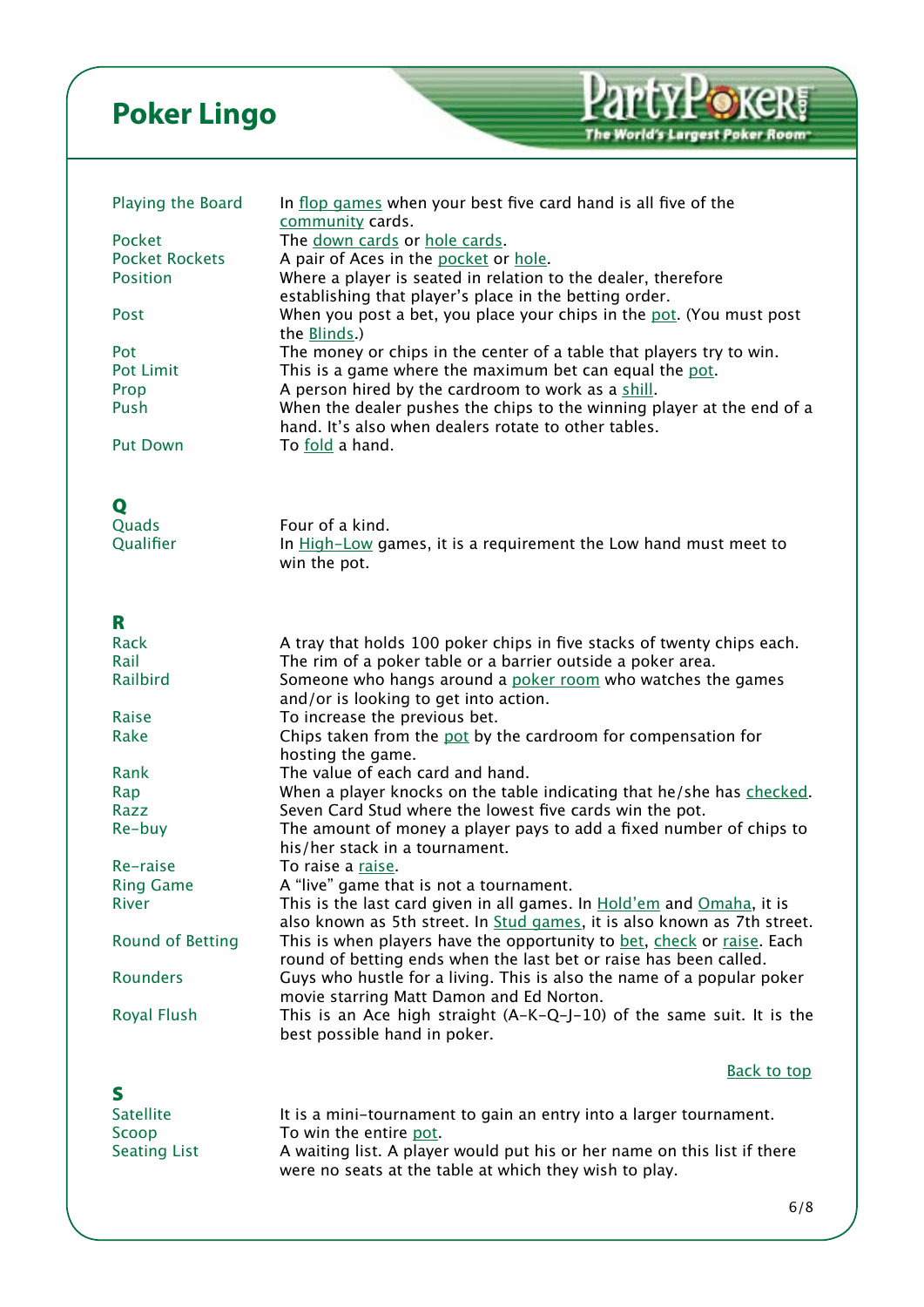<span id="page-6-8"></span><span id="page-6-7"></span><span id="page-6-6"></span><span id="page-6-5"></span><span id="page-6-4"></span><span id="page-6-3"></span><span id="page-6-2"></span><span id="page-6-1"></span><span id="page-6-0"></span>

| <b>Second Pair</b>                                    | In flop games, when you pair the second highest card on the board.                                                                                                                                        |
|-------------------------------------------------------|-----------------------------------------------------------------------------------------------------------------------------------------------------------------------------------------------------------|
| See<br>Seven-card Stud                                | To call.<br>A well-known poker game in which players get three down cards and<br>four up cards. You play the best five of those seven cards. Click here                                                   |
| <b>Seventh Street</b>                                 | for information on Seven-card Stud.<br>This is the final round of betting in Seven Card Stud and Stud 8 or<br>Better.                                                                                     |
| <b>Shills</b><br>Showdown                             | Shills are paid props who help start and maintain poker games.<br>At the end of the final betting round, it's when all active players turn<br>their cards faceup to see who has won the pot.              |
| <b>Side Pot</b>                                       | A separate pot(s) which is contested by remaining active players when<br>one or more players are all-in.                                                                                                  |
| <b>Sixth Street</b>                                   | In Seven-card Stud, this is the fourth "up" card dealt to the player<br>(their 6th card). It is also the 4th round of betting.                                                                            |
| Solid<br><b>Small Blind</b>                           | A fairly tight player (and reasonably good).<br>The amount put in the pot by the person immediately to the left of the<br>dealer "button" prior to the cards being dealt.                                 |
| <b>Speed Limit</b><br>Split<br><b>Stack</b>           | A pair of fives.<br>Tie.<br>A pile of chips.                                                                                                                                                              |
| Stay                                                  | When a player remains in the game by calling rather than raising.                                                                                                                                         |
| <b>Steel Wheel</b><br><b>Straddle</b>                 | A five high straight $(A-2-3-4-5)$ of the same suit.<br>A straddle is a Blind bet which is usually double the size of the Big<br>Blind $\langle$ (and that player may raise when the action gets to him). |
| Straight<br><b>Straight Flush</b><br><b>Structure</b> | Five consecutive cards of any suit.<br>Five consecutive cards of the same suit.<br>The limits put on the <b>blinds/ante</b> , bets, and raises in any particular                                          |
| <b>Stud Games</b>                                     | game.<br>Games in which players get down cards and up cards.                                                                                                                                              |
| <b>Stuck</b>                                          | A player who is losing in a game.                                                                                                                                                                         |
| т                                                     |                                                                                                                                                                                                           |
| <b>Texas Hold'em</b><br><b>Third Street</b>           | This is also the name for <b>Hold'em</b> , the most popular form of poker.<br>In Seven Card Stud and Seven Card Stud 8 or Better, this is the first<br>betting round on the first three cards.            |
| <b>Thirty Miles</b><br>Three of a Kind                | Three tens.<br>Three cards of the same number or face value ("trips").                                                                                                                                    |
| <b>Tight</b>                                          | A player who doesn't play many pots. A tight game is one that doesn't<br>have much action.                                                                                                                |
| <b>TOC</b>                                            | Tournament of Champions.                                                                                                                                                                                  |
| <b>Top Pair</b>                                       | In flop games, when the player pairs one of his down cards with the<br>highest card on board.                                                                                                             |
| <b>Treys</b><br><b>Trips</b>                          | A pair of threes.<br>Three of a kind.                                                                                                                                                                     |
| Turn                                                  | In flop games, this is the fourth card dealt. It is the third round of                                                                                                                                    |
| <b>Two Pair</b>                                       | betting.<br>A hand consisting of two different pairs.                                                                                                                                                     |
|                                                       | <b>Back to top</b>                                                                                                                                                                                        |
| U<br><b>Up Card</b>                                   | A card that is dealt face-up.                                                                                                                                                                             |

PartyPoker